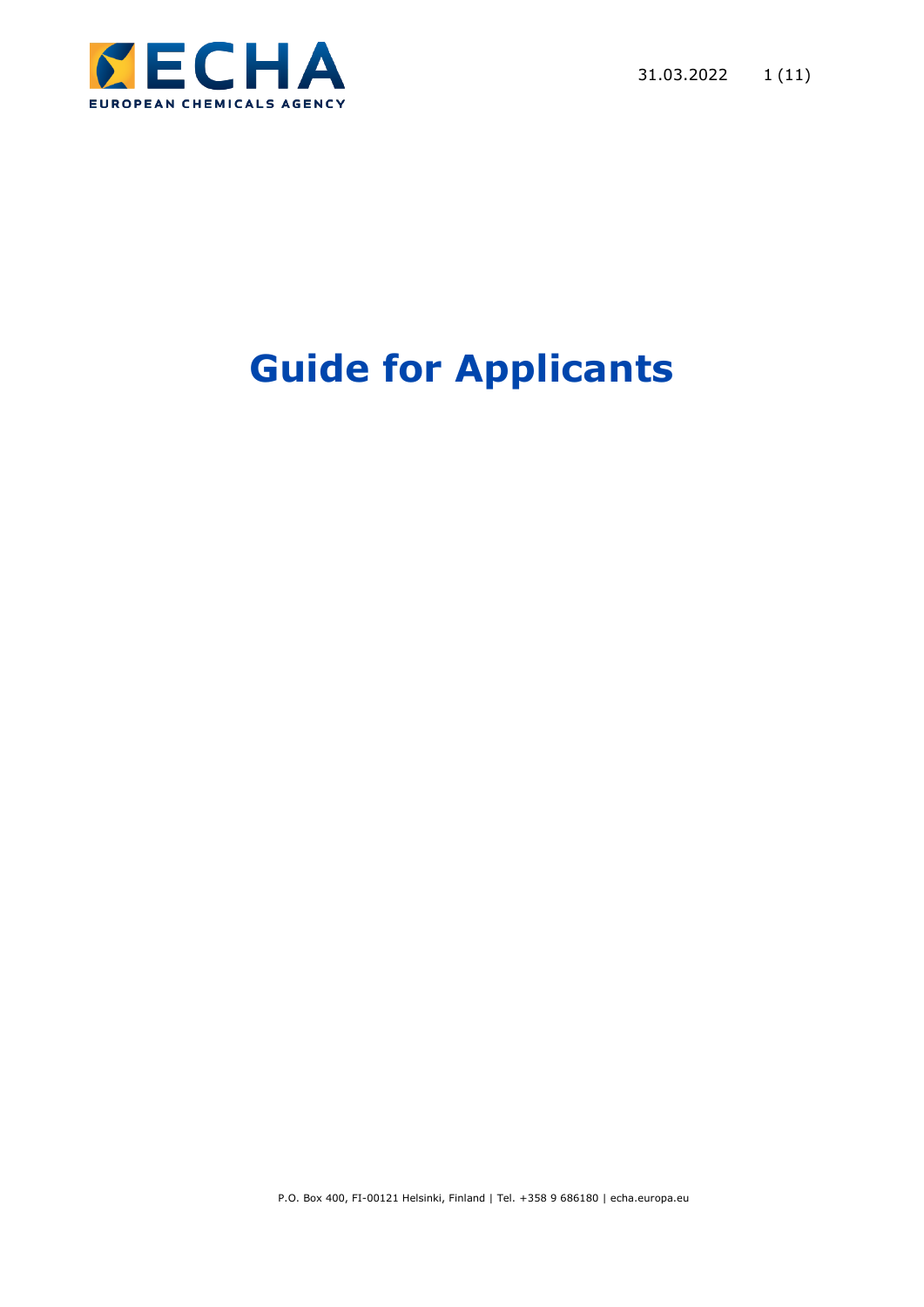

# **Contents**

| A.           |                                                   |  |  |
|--------------|---------------------------------------------------|--|--|
|              | A.1.                                              |  |  |
|              |                                                   |  |  |
| B.           |                                                   |  |  |
|              | B.1.                                              |  |  |
|              | B.2.                                              |  |  |
|              | B.3.                                              |  |  |
|              | B.4.                                              |  |  |
| $C_{1}$      | OVERVIEW OF SELECTION AND APPOINTMENT PROCEDURE 6 |  |  |
|              | C.1.                                              |  |  |
|              | C.2.                                              |  |  |
|              | C.3.                                              |  |  |
|              | C.4                                               |  |  |
|              | C.5.                                              |  |  |
|              | C.6.                                              |  |  |
|              | C.7.                                              |  |  |
|              | C.8.                                              |  |  |
| D.           |                                                   |  |  |
| E.           |                                                   |  |  |
|              |                                                   |  |  |
|              | E.2.                                              |  |  |
|              | E.3.                                              |  |  |
| $F_{\rm{H}}$ |                                                   |  |  |
| G.           |                                                   |  |  |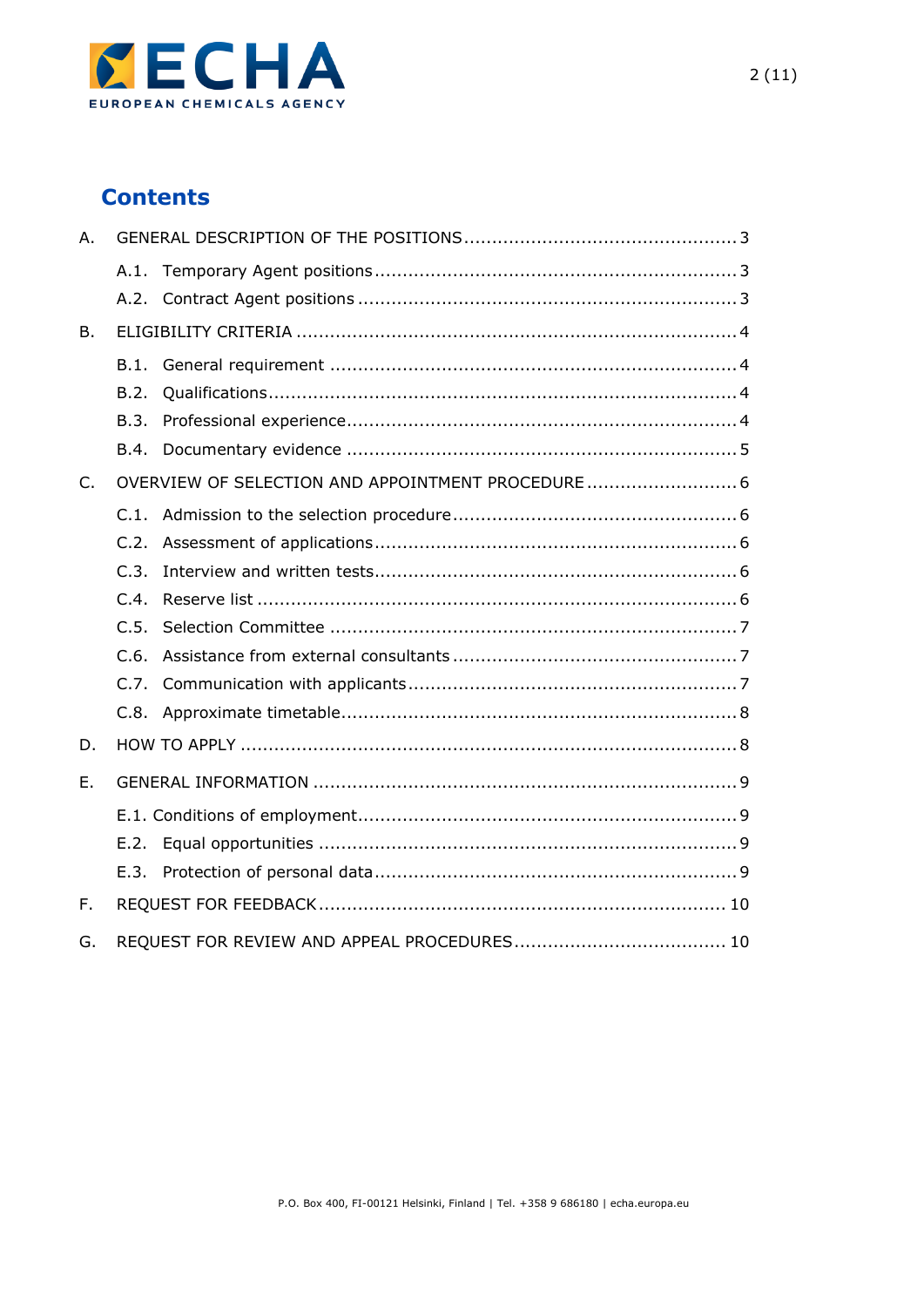

# <span id="page-2-0"></span>**A. GENERAL DESCRIPTION OF THE POSITIONS**

ECHA mainly offers two different types of position: temporary agents and contract agents.

#### <span id="page-2-1"></span>**A.1. Temporary Agent positions**

Temporary agent posts are classified in two function groups according to the nature and importance of the duties involved.

- Administrators function group (AD) covers 12 grades from AD 5 to AD 16 corresponding to technical, administrative, advisory, linguistic and scientific duties;
- Assistants function group (AST) covers 11 grades from AST 1 to AST 11 corresponding to executive, technical and clerical duties.

In general, a temporary agent contract has a five-year duration with the possibility of renewal for a definite period. If renewed for a second time, the contract will be for an indefinite period.

The probationary period for temporary agents is nine months.

#### <span id="page-2-2"></span>**A.2. Contract Agent positions**

Contract agent posts are classified in four function groups according to the duties and responsibilities involved.

- Function group I corresponds to administrative support service tasks;
- Function group II corresponds to secretarial and office management tasks;
- Function group III corresponds to executive, drafting and accountancy tasks;
- Function group IV corresponds to administrative, scientific, advisory, and linguistic tasks.

The duration of contracts for contract agents is a maximum of three years, with the possibility of renewal for a definite period. If renewed for a second time, the contract will be for an indefinite period.

Contract agents recruited for more than one year have a probationary period of nine months.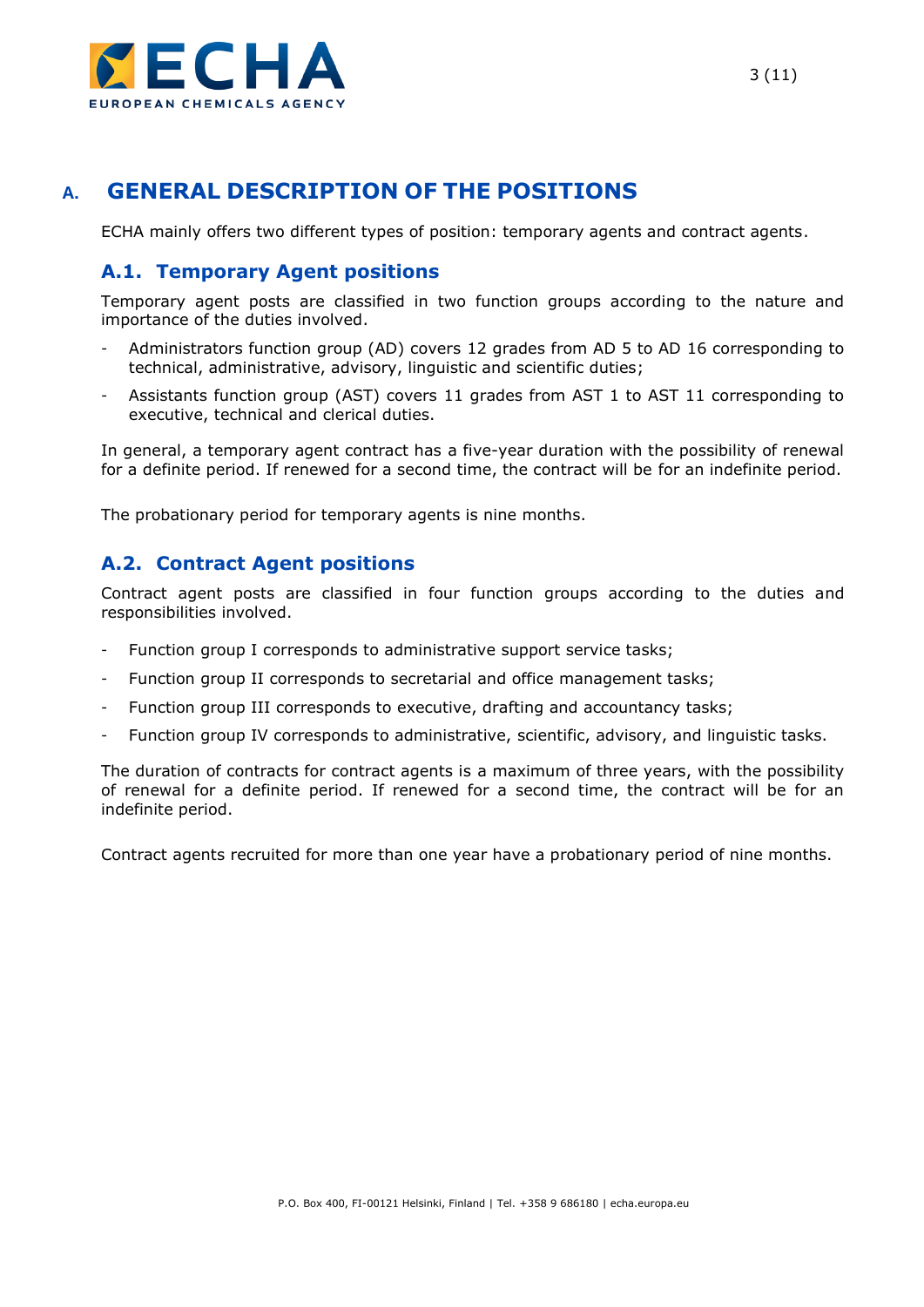

## <span id="page-3-0"></span>**B. ELIGIBILITY CRITERIA**

The selection procedure is open to applicants who satisfy the following eligibility criteria, on the closing date for application.

## <span id="page-3-1"></span>**B.1. General requirement**

The applicant must:

- Be a national of a Member State of the European Union<sup>1</sup> or a national of the European Economic Area (Norway, Iceland, Liechtenstein);
- Enjoy full rights as a citizen;
- Have fulfilled any obligations imposed by the laws concerning military service;
- Produce the appropriate character references as to the suitability for the performance of the duties<sup>2</sup>;
- Be physically fit to perform their duties<sup>3</sup>;
- Have a thorough knowledge of one of the official languages of the European Union<sup>4</sup> and a satisfactory knowledge of another such language to the extent necessary to perform your duties;
- Be able to communicate well in English, as this is the working language of ECHA;
- Be below the age at which staff of the EU is automatically retired, i.e. currently on the last day of the month in which the applicant reaches the age of 66<sup>5</sup>.

## <span id="page-3-2"></span>**B.2. Qualifications**

To be eligible for a specific profile and the related grade, applicants must have the required level of education, as defined in the vacancy notice.

**Only qualifications issued by EU Member State authorities or EEA authorities and qualifications recognised as equivalent by the relevant EU or EEA Member State authorities will be accepted**.

#### <span id="page-3-3"></span>**B.3. Professional experience**

To be eligible for a specific profile and the related grade, applicants must have the professional experience as defined in the vacancy notice, if applicable.

<sup>1</sup> The Member States of the European Union are: Austria, Belgium, Bulgaria, Croatia, Cyprus, Czech Republic, Denmark, Estonia, Finland, France, Germany, Greece, Hungary, Ireland, Italy, Latvia, Lithuania, Luxembourg, Malta, The Netherlands, Poland, Portugal, Romania, Slovakia, Slovenia, Spain, Sweden.

<sup>&</sup>lt;sup>2</sup> Before appointment, successful applicants will be required to produce an official document showing that they do not have a criminal record.

Before the appointment, successful applicants will be required to undergo a medical examination to ensure that they fulfil the requirements of Article 28(e) of the Staff Regulations of the Officials of the European Union.

<sup>4</sup> The languages of the EU are: Bulgarian, Croatian, Czech, Danish, Dutch, English, Estonian, Finnish, French, Irish, German, Greek, Hungarian, Italian, Latvian, Lithuanian, Maltese, Polish, Portuguese, Romanian, Slovak, Slovenian, Spanish, Swedish.

<sup>5</sup> See Article 47(a) CEOS for Temporary Agents, applicable to Contract Agents by analogy, Article 119 CEOS.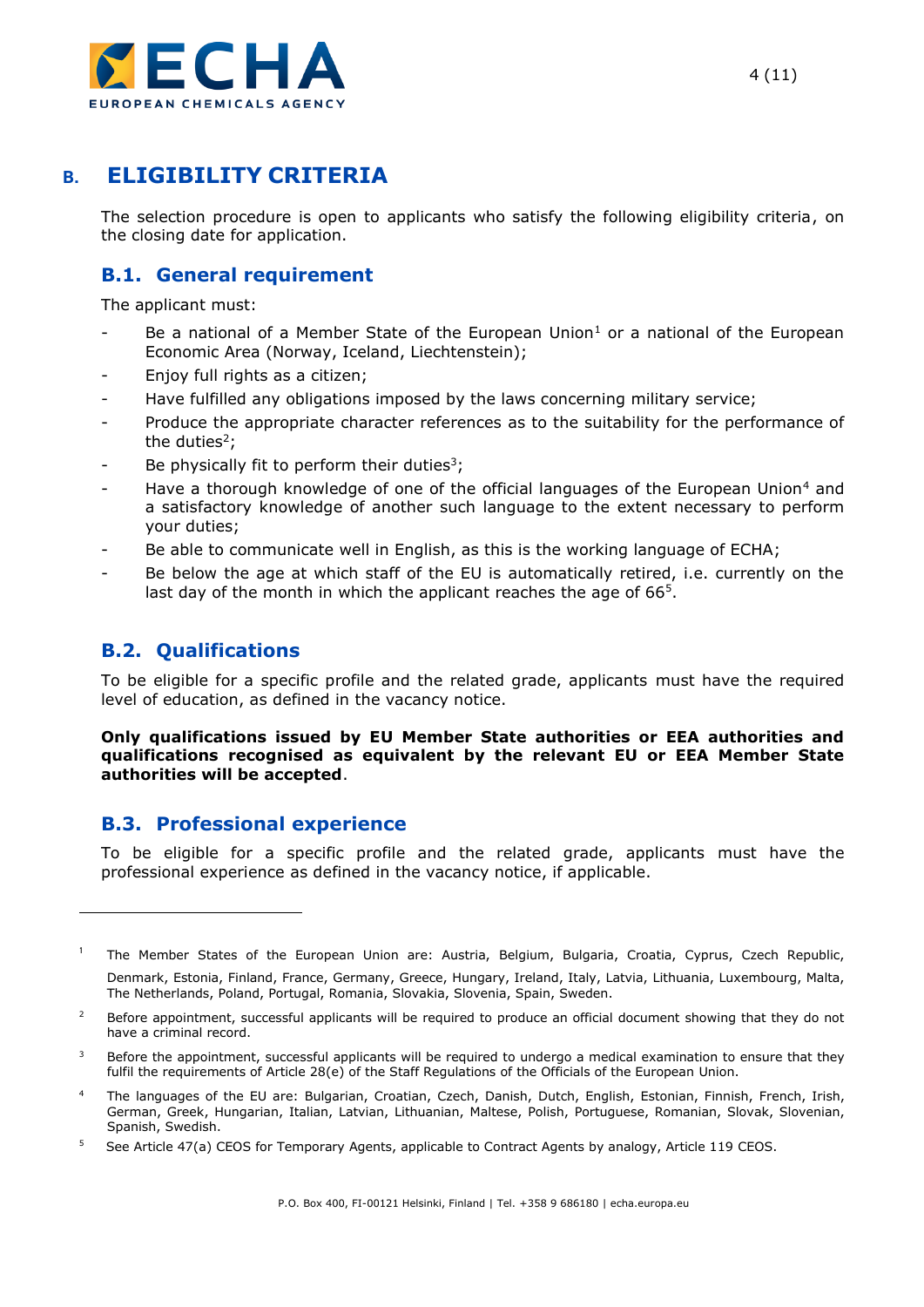

Professional experience will be counted **from the date on which the applicant acquired the minimum qualification for access to the profile in question** (e.g. secondary certificate or post-secondary diploma for AST profiles, university degree for AD profiles).

Professional experience **must be in a domain of activity of the European Union** (e.g. jobs such as sports instructor, waiter or supermarket cashier will not be counted, unless of specific relevance to the post in question).

When calculating professional experience, only duly documented professional activity (i.e. remunerated employment or self-employment) is taken into account. **Part-time work** will be taken into account in proportion to the **percentage of full-time hours worked**. **Periods of education or training and unremunerated traineeships are not taken into account.**  For post-graduate studies, duly documented periods of employment (e.g. as a part-time lecturer or researcher), or self-employment (e.g. consultancy work) will be taken into account. Periods during which the applicant was in receipt of a study grant will be generally considered as education rather than professional activity unless the applicant can provide evidence to the contrary.

For periods of **self-employment**, applicants will be required to provide evidence of the **type and duration of work in the form of service contracts, invoices, accounting statements, tax declarations, social security records**, etc. For **freelance translation work,** evidence of the total **number of pages translated** and the number of pages translated per hour should be provided.

Any given time period can be counted **only once** (i.e. if the applicant had a full-time job and did freelance consultancy work in the evenings and weekends, the days spent on the latter will not be added to the period spent on the former).

**Statutory maternity leave** and **compulsory military or alternative civil service** accomplished after obtaining the minimum qualification for access to the profile **are not discounted from the total professional experience.**

#### <span id="page-4-0"></span>**B.4. Documentary evidence**

Applicants invited to an interview will be required to fill in a declaration confirming that information provided in their application is truthful.

Applicants that are placed on the reserve list will be required to provide copies or certified copies of the following documents:

- A document proving citizenship (e.g. passport);
- **Certificates attesting educational and professional qualifications**, in particular those giving access to the profile in question;
- **Documentary evidence of professional experience** gained after the date on which the qualification giving access to the specific profile was obtained. The documents should clearly indicate the start and end dates, whether remunerated, full or part-time, and the nature of the duties carried out. Moreover, applicants must always provide a copy of the latest pay slip.

**Periods of employment that are not declared in the application or for which adequate documentary evidence is not provided upon placement on the reserve list will not be taken into account.**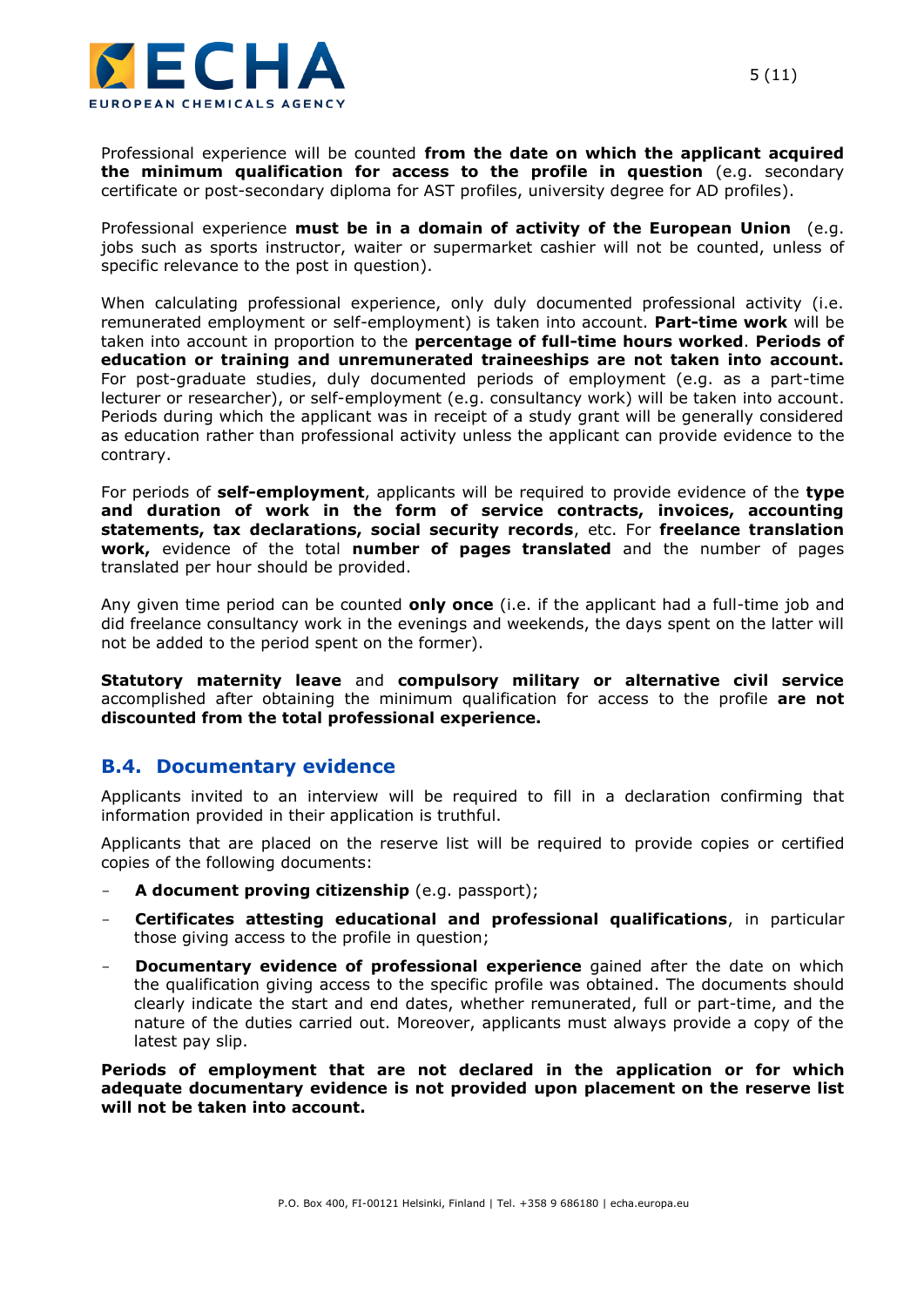

**If an applicant is recruited, documents provided at the reserve list stage will be checked against originals at the latest on the first working day.** 

## <span id="page-5-0"></span>**C. OVERVIEW OF SELECTION AND APPOINTMENT PROCEDURE**

#### <span id="page-5-1"></span>**C.1. Admission to the selection procedure**

Applications must be complete and validly submitted by the closing date for applications as specified in Section D "How to Apply". Applications that do not meet the above criteria will be rejected.

If, at any stage in the procedure, it is established that the information application is incorrect, the applicant will be disqualified from the selection.

#### <span id="page-5-2"></span>**C.2. Assessment of applications**

Applicants admitted to the selection procedure will be assessed by a Selection Committee in an objective, impartial and transparent manner. The applications will be assessed against the criteria defined in Section 5 "Selection criteria" of the Vacancy Notice. Evidence of any of the assets listed will gain additional credit. The most suitable applicants will be invited to an interview.

During the selection procedure, the Selection Committee will consider only the information provided by the applicants in their application specific to the profile in question.

#### <span id="page-5-3"></span>**C.3. Interview and written test**

During the interview, the applicants will be assessed against the criteria defined in Section 6 "Interview and written test" of the Vacancy Notice.

The interview will be held in English, but the knowledge of other languages may also be tested. Native English speakers will be tested for their second language skills.

In addition to the interview, applicants will undergo a practical test, in English, in the area of expertise required for the specific profile.

Applicants invited to an interview will receive an email invitation, with the date, time and location of the interview. Invited applicants will be required to sign a declaration confirming that the information provided in their application is truthful.

Subject to budgetary availability, the Selection Committee reserves the right to include other assessment steps in the selection process to determine which applicants are best suited to be placed on the reserve list. Furthermore, depending on the needs of each selection process, assessment steps may be organised remotely or may follow a different order than the one previously specified, for example, a written test exercise may be an eliminatory step before an interview.

#### <span id="page-5-4"></span>**C.4. Reserve list**

Following the interview, the Selection Committee will assess the applicants' suitability for the specific profile on the basis of their performance in the interview and the practical test.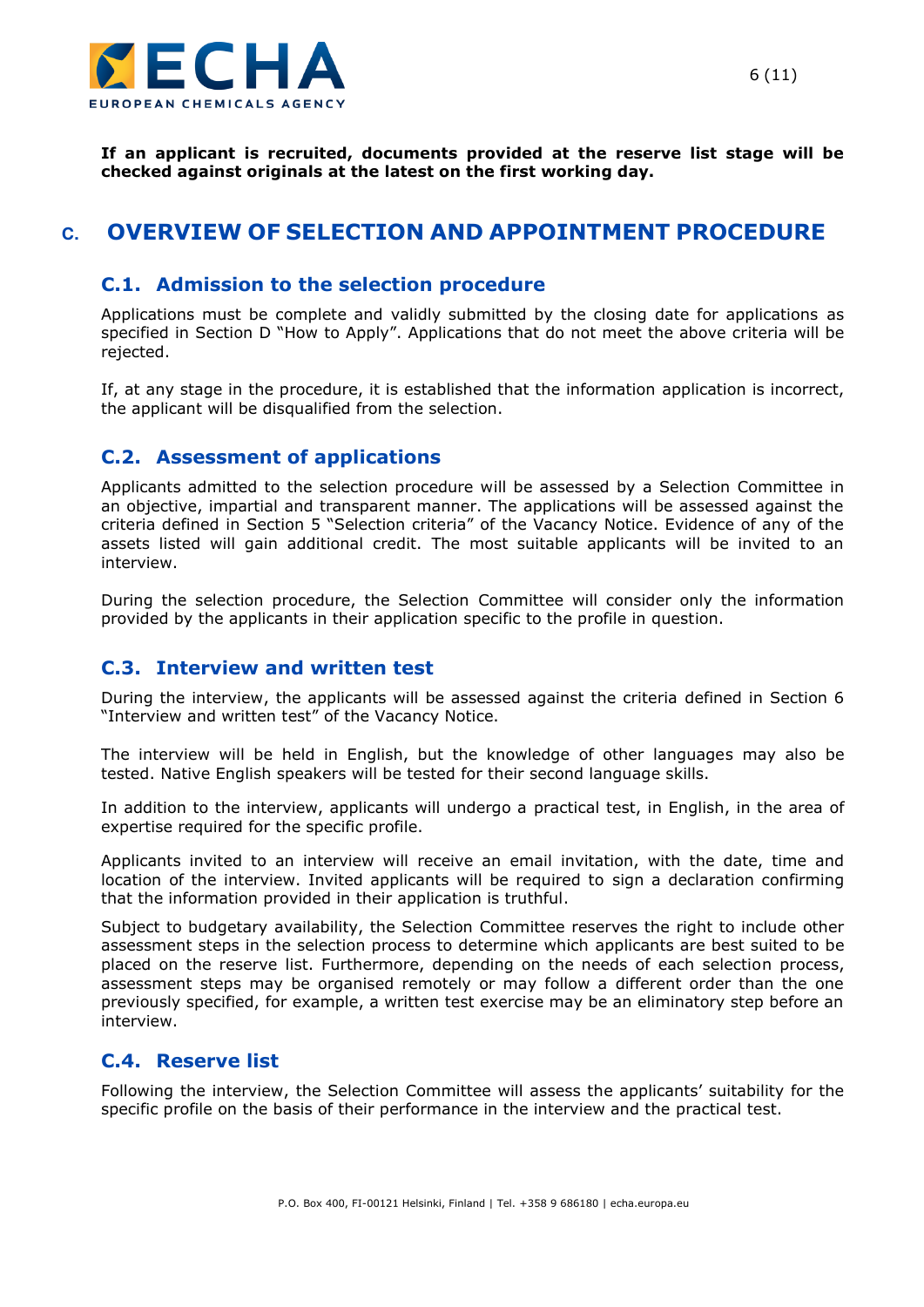

Applicants who are judged to be most suitable will be placed on a reserve list. The reserve list will remain open for a period of two years for temporary agent posts and one year for contract agent posts, with the possibility of extension.

Successful applicants will be required to provide documents concerning their nationality, academic qualifications and professional experience. Moreover, successful applicants will be required to make a declaration of commitment to act independently in the public interest and to make an annual declaration with respect to any interests which might be considered prejudicial to their independence.

Moreover, before recruiting a member of staff, ECHA's Executive Director will examine whether the applicant has any personal interest which may impair their independence or any other conflicts of interest. To that end, the applicant, using a specific form, must inform the Executive Director of any actual or potential conflicts of interest. Applicants must confirm their willingness to do so in their application.

The European Chemicals Agency may recruit staff from the reserve lists during the period of validity of the lists. Where a post becomes available, the Agency may select applicants from the list, of the grade at which the position was published, and subject to suitability of the applicants' competencies to the post in question. If necessary, applicants on the reserve list may be invited to the Agency for a further interview.

**Inclusion on the reserve lists does not imply any entitlement to employment in the Agency.**

#### <span id="page-6-0"></span>**C.5. Selection Committee**

For each selection procedure a Selection Committee will be appointed by the Executive Director of the Agency, consisting of three to five members.

Applicants are strictly forbidden to make any contact with the members of the Selection Committee, either directly or indirectly. Any infringement of this rule will lead to disqualification from the selection procedure.

#### <span id="page-6-1"></span>**C.6. Assistance from external consultants**

The Selection Committee may be assisted by external consultants during the selection process. In such cases, applicants are required to cooperate with consultants duly mandated by the Agency. The consultants' role is limited to providing information and advice to the Selection Committee which retains all decision-making power.

#### <span id="page-6-2"></span>**C.7. Communication with applicants**

Applicants will receive all communication and notices concerning the selection procedure by email. Applicants are responsible for checking their email regularly. The European Chemicals Agency declines all responsibility for failure on the part of applicants to respond to notices sent to their email. Applicants are also responsible for notifying ECHA in the event of any change in postal or email address.

Communication between applicants and the secretariat of the relevant Selection Committee should be sent in writing in English to the following address:

European Chemicals Agency (ECHA) Human Resources Unit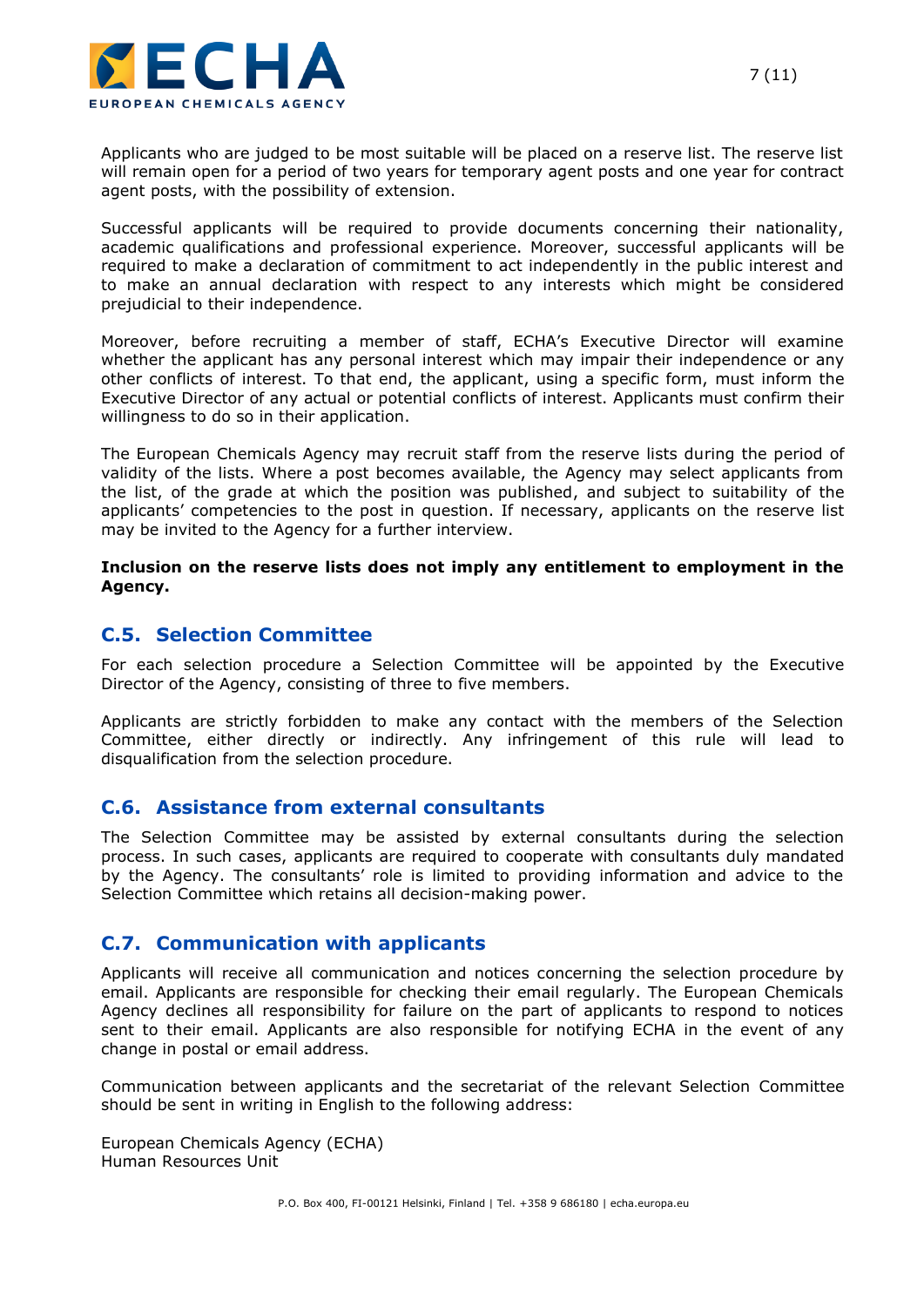

[Title and reference number of the selection] P.O. Box 400, 00121 Helsinki, Finland

Or by email:

#### **[jobs@echa.europa.eu](mailto:jobs@echa.europa.eu)**

Applicants should give their full name, as provided in their application, in all correspondence.

#### <span id="page-7-0"></span>**C.8. Approximate timetable**

The selection procedure may take up to six months from the closing date for applications to the approval of the reserve list.

## <span id="page-7-1"></span>**D. HOW TO APPLY**

**To apply**, follow the instructions below:

- Identify the open post on ECHA's website, in the Open positions page, and click on "Vacancy Notice" to see the post description;
- Make sure you comply with the eligibility requirements and the selection criteria required for the post;
- When you are ready to apply, navigate back to the Open positions page and click "Apply". Scroll to the bottom of the page and click "Apply" again.
- To apply for open positions, you must first register to create an online profile. Kindly note that information provided during the registration is important, as it may impact your eligibility status when applying for open positions. You are advised to pay special attention to nationality. If you have double nationality, make sure to indicate both.
- If you've already registered, sign-in to start the application process.
- The application has a number of sections, ranging from educational background to work experience. A step-by-step process will guide you through the application. You are required to complete each step before continuing to the next one. We recommend you regularly save your data as you continue through the sections. At any stage, you can save the application and continue later. Before submitting the application, carefully review the information and, if needed, make corrections.
- After successfully submitting your application, you will receive an automatically generated email as an acknowledgement of receipt, sent to the email address that you provided when registering.

Please contact us at **[jobs@echa.europa.eu](mailto:jobs@echa.europa.eu)** if you are not able to submit your application.

#### *Applicants may not send information or documents separately by any other means, or refer to information or documents provided in any previous application to the Agency.*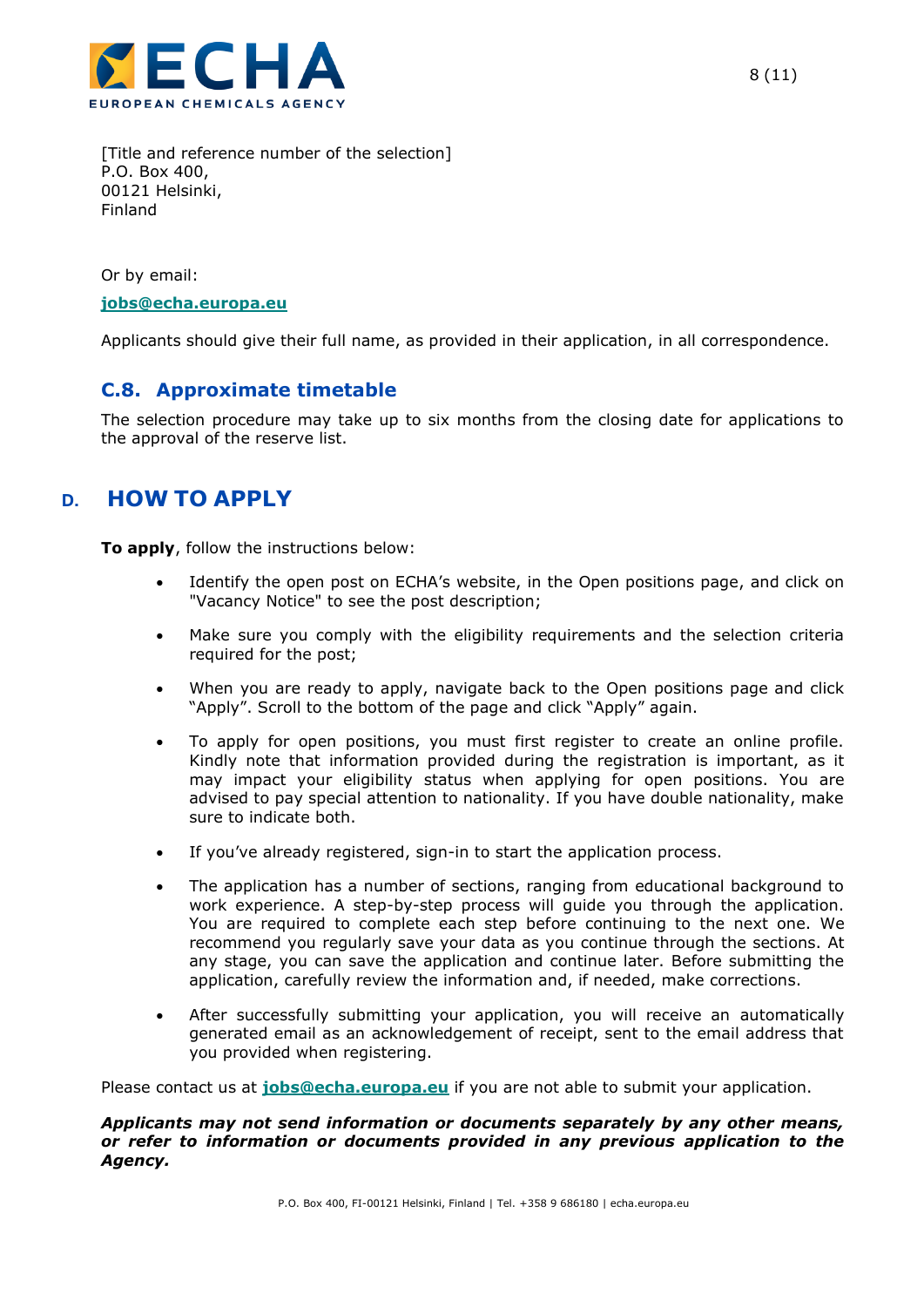

# <span id="page-8-0"></span>**E. GENERAL INFORMATION**

## <span id="page-8-1"></span>**E.1. Conditions of employment**

The working and contractual conditions of temporary and contract agents are based on the Staff Regulations and the Conditions of Employment of Other Servants of the European Union (CEOS).

The place of employment is Helsinki, Finland.

Successful applicants may be recruited in Grade AST 1-4 or AD 5-12 (for Temporary Agents) or Function Groups I, II, III, or IV (for Contract Agents). Temporary agents will be assigned to Step 1 or Step 2 of their grade, according to the length of their professional experience. Contract agents will be assigned to different grades, according to the length of their professional experience. The grading of successful applicants will be established according to the applicable ECHA implementing rules to the Staff Regulations.

The basic salary will be subject to various allowances as well as tax, social security and other deductions set out in the Staff Regulations. The basic salary is exempted from national tax.

To reflect the higher cost of living in Helsinki compared to Brussels, the basic salary is weighted by applying a coefficient based on the cost of living in Helsinki (the coefficient is currently at 118.6%). The basic salaries indicated in the tables above are the amounts before the adjustment.

For more information on salaries and allowances please visit our website at: [http://www.echa.europa.eu/about-us/jobs/what-we-offer.](http://www.echa.europa.eu/about-us/jobs/what-we-offer)

For more information on the contractual and working conditions please visit:

- Implementing rules concerning temporary agents: [https://echa.europa.eu/documents/10162/17100/MB\\_DECISION\\_03\\_2018\\_4\\_MB49\\_FINA](https://echa.europa.eu/documents/10162/17100/MB_DECISION_03_2018_4_MB49_FINAL.pdf/7087cc5b-2dee-aade-0de0-bcdb47aa605d) [L.pdf/7087cc5b-2dee-aade-0de0-bcdb47aa605d](https://echa.europa.eu/documents/10162/17100/MB_DECISION_03_2018_4_MB49_FINAL.pdf/7087cc5b-2dee-aade-0de0-bcdb47aa605d)
- Implementing rules concerning contract agents: [https://echa.europa.eu/documents/10162/17208/mb\\_decision\\_26\\_2019\\_mb-](https://echa.europa.eu/documents/10162/17208/mb_decision_26_2019_mb-54_en.pdf/52f915f8-5cab-2c4f-0e7d-fe53c406311e?t=1562836232408)[54\\_en.pdf/52f915f8-5cab-2c4f-0e7d-fe53c406311e?t=1562836232408](https://echa.europa.eu/documents/10162/17208/mb_decision_26_2019_mb-54_en.pdf/52f915f8-5cab-2c4f-0e7d-fe53c406311e?t=1562836232408)
- Conditions of Employment of Other Servants of the European Union : [http://eur](http://eur-lex.europa.eu/LexUriServ/LexUriServ.do?uri=CONSLEG:1962R0031:20140101:EN:PDF)[lex.europa.eu/LexUriServ/LexUriServ.do?uri=CONSLEG:1962R0031:20140101:EN:PDF](http://eur-lex.europa.eu/LexUriServ/LexUriServ.do?uri=CONSLEG:1962R0031:20140101:EN:PDF)

## <span id="page-8-2"></span>**E.2. Equal opportunities**

The European Union institutions and other bodies apply a policy of equal opportunities and accept applications without distinction on the grounds of gender, race, colour, ethnic or social origin, genetic features, language, religion, political or any other opinion, membership of a national minority, property, birth, disability, age or sexual orientation.

### <span id="page-8-3"></span>**E.3. Protection of personal data**

The information submitted during the selection process will be used solely for that purpose. The legal basis for the processing is found in the Staff Regulations of Officials and the Conditions of Employment of Other Servants (CEOS), and in particular in Articles 12-15 and 82-84 of CEOS.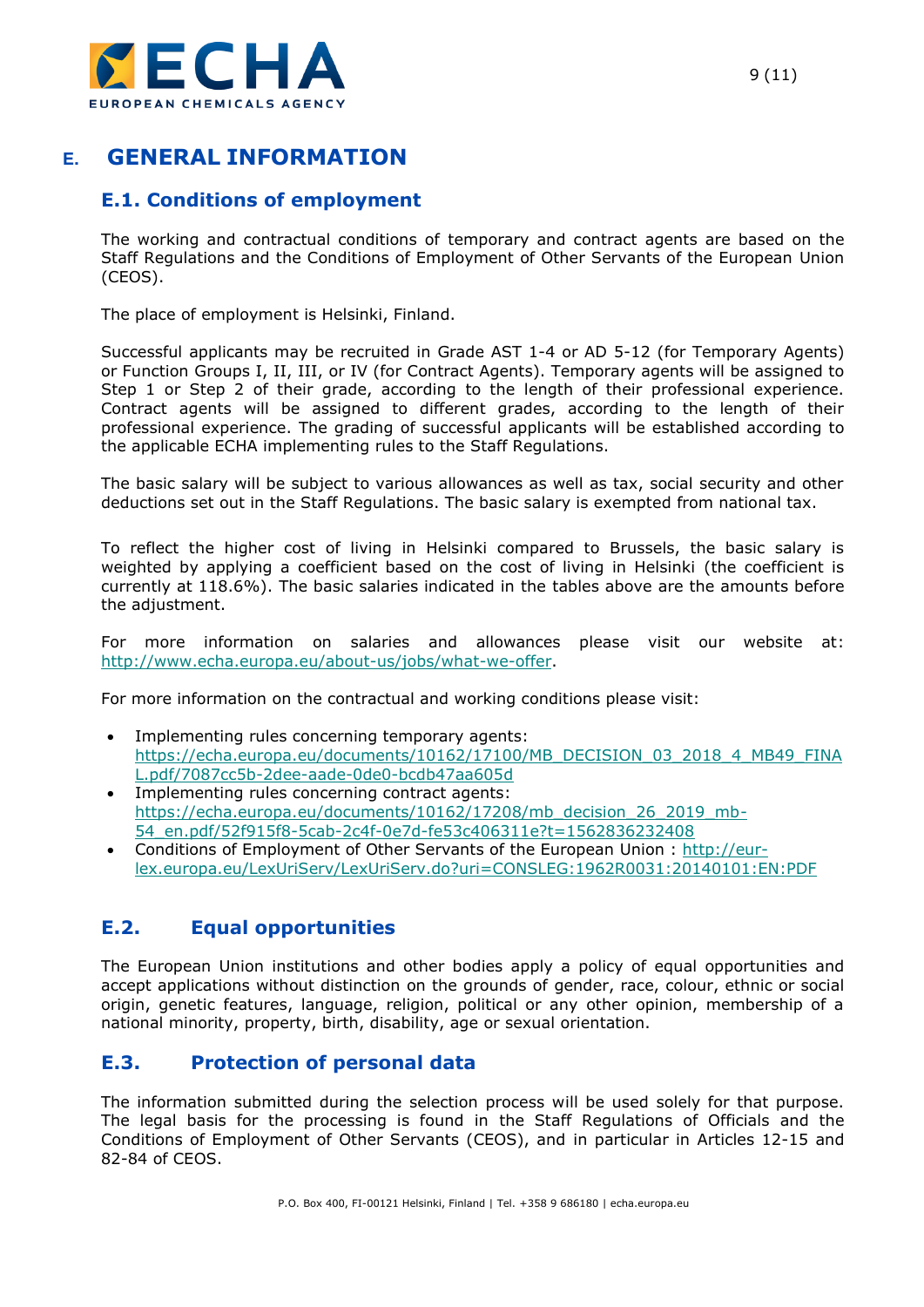

The European Chemicals Agency will ensure on its part that applicants' personal data is processed as required by *Regulation (EC) 2018/1725<sup>6</sup> on the protection of natural persons with regard to the processing of personal data by the Union institutions, bodies, offices and agencies and on the free movement of such data.* 

Only ECHA staff directly involved in the selection procedure in question shall have access to this data. In some cases, an external contractor, equally bound by the same data protection principles, might assist the Agency in the pre-selection of applicants.

All personal data of the applicants will be stored for a maximum period equal to the duration of the validity of the reserve list. For recruited applicants, the necessary documents are transferred to the agent's personal file, which will be kept until 10 years after the jobholder has terminated employment at the Agency, provided there are no pending claims or any other open issues.

Any party submitting personal data to ECHA is entitled to access and rectify that data (however, after the closing date of the application deadline, rectification is limited to identification data). To exercise these rights, contact the data controller at [jobs@echa.europa.eu.](mailto:jobs@echa.europa.eu) Furthermore, you also have the right to recourse at any time to the European Data Protection Supervisor.

## <span id="page-9-0"></span>**F. REQUEST FOR FEEDBACK**

Applicants have the possibility to request feedback on their application or performance in the selection process within 10 days of the notification of the decision by the Selection Committee. Feedback requests received after the deadline will not be considered.

## <span id="page-9-1"></span>**G. REQUEST FOR REVIEW AND APPEAL PROCEDURES**

Applicants who consider that their interests have been prejudiced by any decision related to the selection procedure can take the following actions:

#### Requests for review

The applicant may submit a request for review in writing to the Chairman of the Selection Committee stating the reasons for the request. Any arguments must be based on information provided in the ECHA application form; no subsequent information can be taken into account.

Request for review can be submitted either by email or by post. In both cases, a request for review has to be submitted **within 10 calendar days of the date written on this notification**. The date of the email or postmark will be evidence of timely submission. Please indicate the name used in your application clearly in all correspondence.

a) Submission by email

<sup>6</sup> <https://eur-lex.europa.eu/legal-content/EN/TXT/PDF/?uri=CELEX:32018R1725&from=EN>